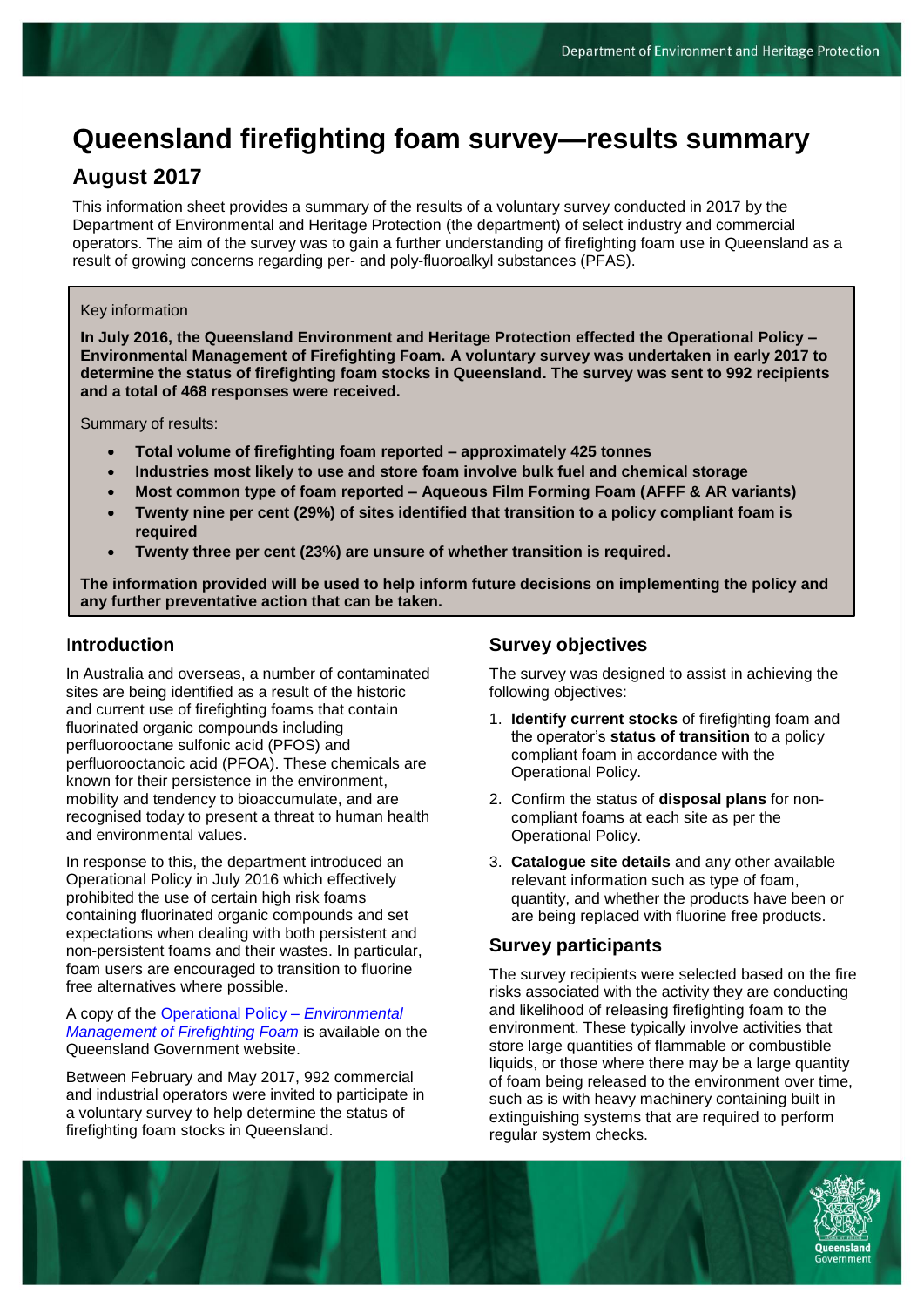The following groups were invited to participate in the survey:

- Prescribed Environmentally Relevant Activity (ERA) operators licenced under the Qld *Environmental Protection Act 1994* (EP Act) – selected activities based on fire hazard
- Mining ERA operators licenced under the EP Act
- Petroleum and gas ERA operators holders licensed under the EP Act
- Sites storing flammable and combustible Dangerous Goods over manifest quantities
- Major Hazard Facilities

Federally operated activities were not included in the survey.

## **Results**

The results of the survey indicate the scale of firefighting foam use in Queensland, both in terms of the volumes of substances and the geographic spread of sites where they are used. The response to the survey from participants was overall positive.

#### Foam use

Approximately fifty six per cent (56%) of responses indicated that firefighting foam either is, or was, used at some point on the relevant site. Figure 1 on Page 4 shows the reported status of firefighting foam use at the sites surveyed.

The results indicated that firefighting foams are common at sites handling large quantities of flammable & combustible liquids. Figure 2 on Page 4 provides a summary of the most common industry/activities reported as using foams.

#### Foam volume and type

The total volume of firefighting foam reported was approximately 425t. Of this, two per cent (2%) was reported as fluorine free (note that some fluorinated foams are permitted to be used in accordance with certain requirements). A breakdown of the types of foams used is provided in Figure 3 on Page 4. The most common was Aqueous Film Forming Foam in both number of sites where it was used and volume (approximately 220t).

Twenty eight per cent (28%) of these sites reported they need to transition their foams in order to achieve compliance with the Policy. Fourteen per cent (14%) confirmed that they had a current waste disposal plan to do so.

#### Distribution across Queensland

Survey responses indicate that majority of firefighting foam use occurs near major cities, as shown in Figure 4 on Page 5. This was anticipated as the majority of industry activities are located near major cities. Sites identified further to the west are typically associated with mining, petroleum and gas activities. The number of sites identified within particular local government areas has been provided in Table 1.

#### Waste Management practices

The majority of responses stated that they either have withdrawn foams containing fluorinated organic compounds or have employed management practices for the collection of any related wastes generated. Forty one per cent (41%) indicated that there are no management practices in place for collecting firefighting foam wastes. This has been identified as a common issue where the delivery system is either through using hand held extinguishers or another portable system.

#### **Table 1 – Number of reported sites in Queensland with existing firefighting foam stocks**

| <b>Local Government Area</b><br><b>Balonne Shire</b> | <b>Number of sites</b><br>1 |
|------------------------------------------------------|-----------------------------|
|                                                      |                             |
| <b>Banana Shire</b>                                  | 5                           |
| <b>Barcaldine Regional</b>                           | 1                           |
| Blackall Tambo Regional                              | 1                           |
| <b>Boulia Shire</b>                                  | 1                           |
| <b>Brisbane City</b>                                 | 43                          |
| Bundaberg Regional                                   | 5                           |
| <b>Burdekin Shire</b>                                | 6                           |
| Cairns Regional                                      | 4                           |
| Cassowary Coast Regional                             | $\overline{c}$              |
| Central Highlands Regional                           | 3                           |
| <b>Cloncurry Shire</b>                               | 3                           |
| Gladstone Regional                                   | 8                           |
| Gold Coast City                                      | 7                           |
| Gympie Regional                                      | $\overline{2}$              |
| Hinchinbrook Shire                                   | 3                           |
| Ipswich City                                         | 11                          |
| Isaac Regional                                       | 4                           |
| Livingstone Shire                                    | 1                           |
| Lockyer Valley Regional                              | 1                           |
| Logan City                                           | 3                           |
| Mackay Regional                                      | 6                           |
| Maranoa Regional                                     | 1                           |
| Mareeba Shire                                        | $\overline{2}$              |
| Mckinlay Shire                                       | 2                           |
| Moreton Bay Regional                                 | 13                          |
| Mount Isa City                                       | 4                           |
| North Burnett Regional                               | 1                           |
| Quilpie Shire                                        | 1                           |
| Rockhampton Regional                                 | 5                           |
| Scenic Rim Regional                                  | 1                           |
| South Burnett Regional                               | 5                           |
| Southern Downs Regional                              | 1                           |
| Sunshine Coast Regional                              | 1                           |
| Toowoomba Regional                                   | 5                           |
| Townsville City                                      | 7                           |
| Western Downs Regional                               | 6                           |
| Whitsunday Regional                                  | 1                           |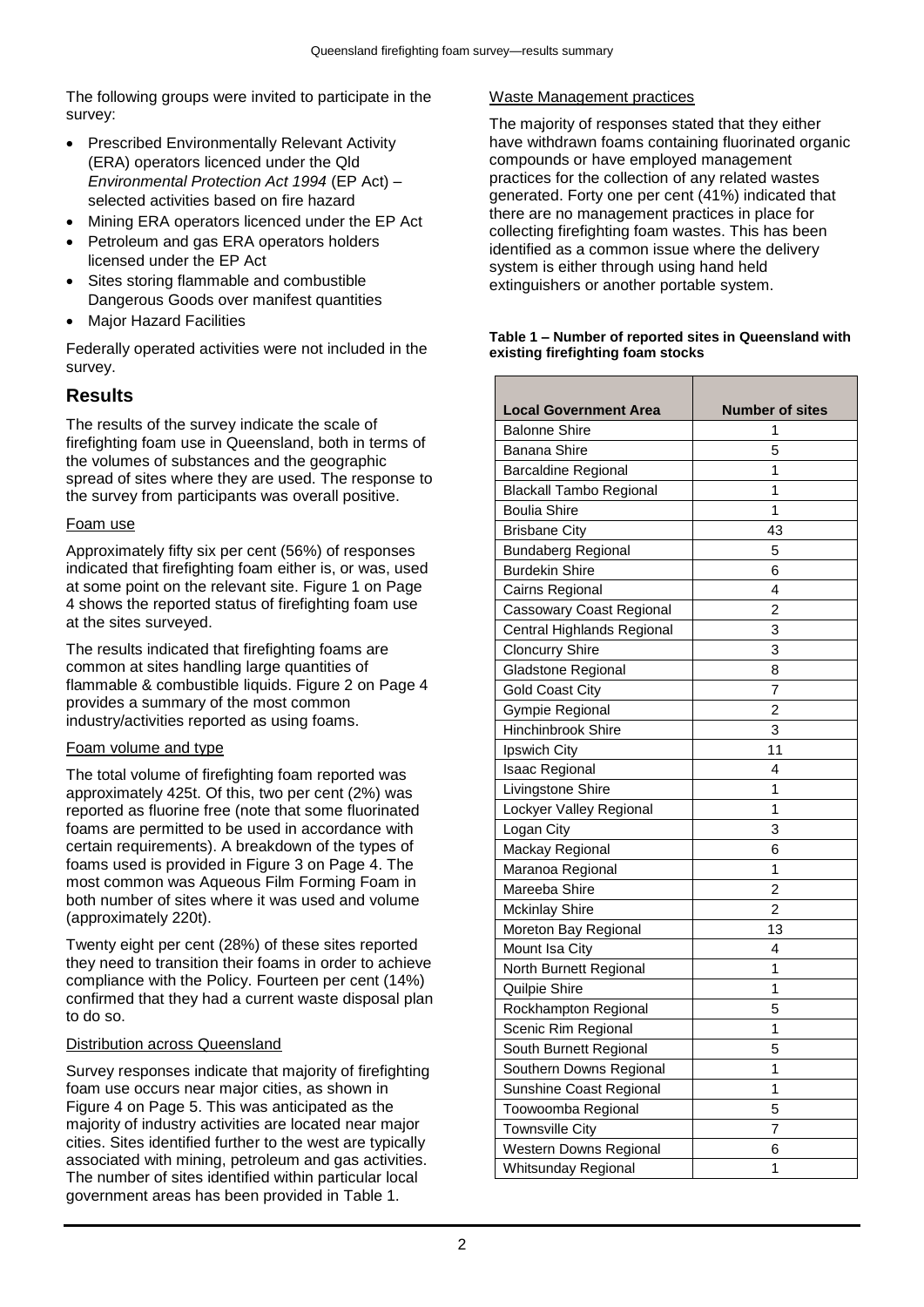## **Survey limitations**

The results of this survey indicate trends that may be seen in the commercial and industrial sectors. It is important to remember that conclusions drawn aren't representative of the groups surveyed.

The survey specifically targeted state regulated sites and sites handling dangerous goods which were likely to store higher volumes of firefighting foam. Sites outside of state jurisdiction, or sites that do not hold licenses for environmentally relevant activities or reportable quantities of dangerous goods were not captured within the scope of the survey.

In March 2017, Queensland was impacted by TC Debbie. This impeded the ability of some companies to respond.

The results drawn from the survey were interpreted as an indication of the broader picture of firefighting foam use in Queensland. The reported volumes and locations of firefighting foams do not represent all materials in Queensland.

## **Next steps**

The results of the survey will be used in developing a state wide inventory of firefighting foam stocks and will inform further action to be taken to ensure compliance with the Policy, such as education initiatives and targeted compliance programs.

Of particular note, identification of persistent foams requiring transition to Policy compliant foams was found to be low. This could be attributed to the lack of reliable information available about the formulation and environmental impacts of each firefighting foam brand which presents a significant barrier for firefighting foam users to be compliant with the Policy.

The Department will continue to provide information and engage with industry, as previously demonstrated at the Queensland PFAS Seminar held in February 2017. Future industry engagement and information sharing will include a focus towards clarifying how an operator can identify a prohibited firefighting foam and manage their use of firefighting foams accordingly.

## **Further information for firefighting foam users**

- **PFOS legacy foams must be removed from service as soon as possible.**
- **Long-chain legacy fluorinated foams (≥C7) must be removed as soon as practicable.**
- **Persistent foams (i.e. those containing any persistent compounds such as fluorinated organics) include all those called Aqueous Film Forming Foam (AFFF), Fluoro-protein (FP), Film Forming Fluoro-protein (FFFP) and their alcohol resistant (AR) variants.**
- **Foams described as 'C6-based' are unlikely to comply with the Policy and probably contain significant concentrations of PFOA, PFOA precursors or higher homologues.**
- **If you have having trouble identifying the composition of a firefighting foam, first speak with the manufacturer. Sampling and analysis may need to be undertaken in accordance with the firefighting foam Policy.**
- **Fluorinated organic foams must not be discharged directly to the environment.**
- **All fluorinated organic waste (including waste foam concentrate) must be disposed of by hightemperature destruction.**

Further information on PFAS and site investigations currently being undertaken in Queensland where PFAS foam has been used in fire training activities, as well as information for residents who are concerned that they located in a contaminated area is available on the [Queensland Government website.](https://www.qld.gov.au/environment/pollution/management/investigation-pfas/firefighting-foam/)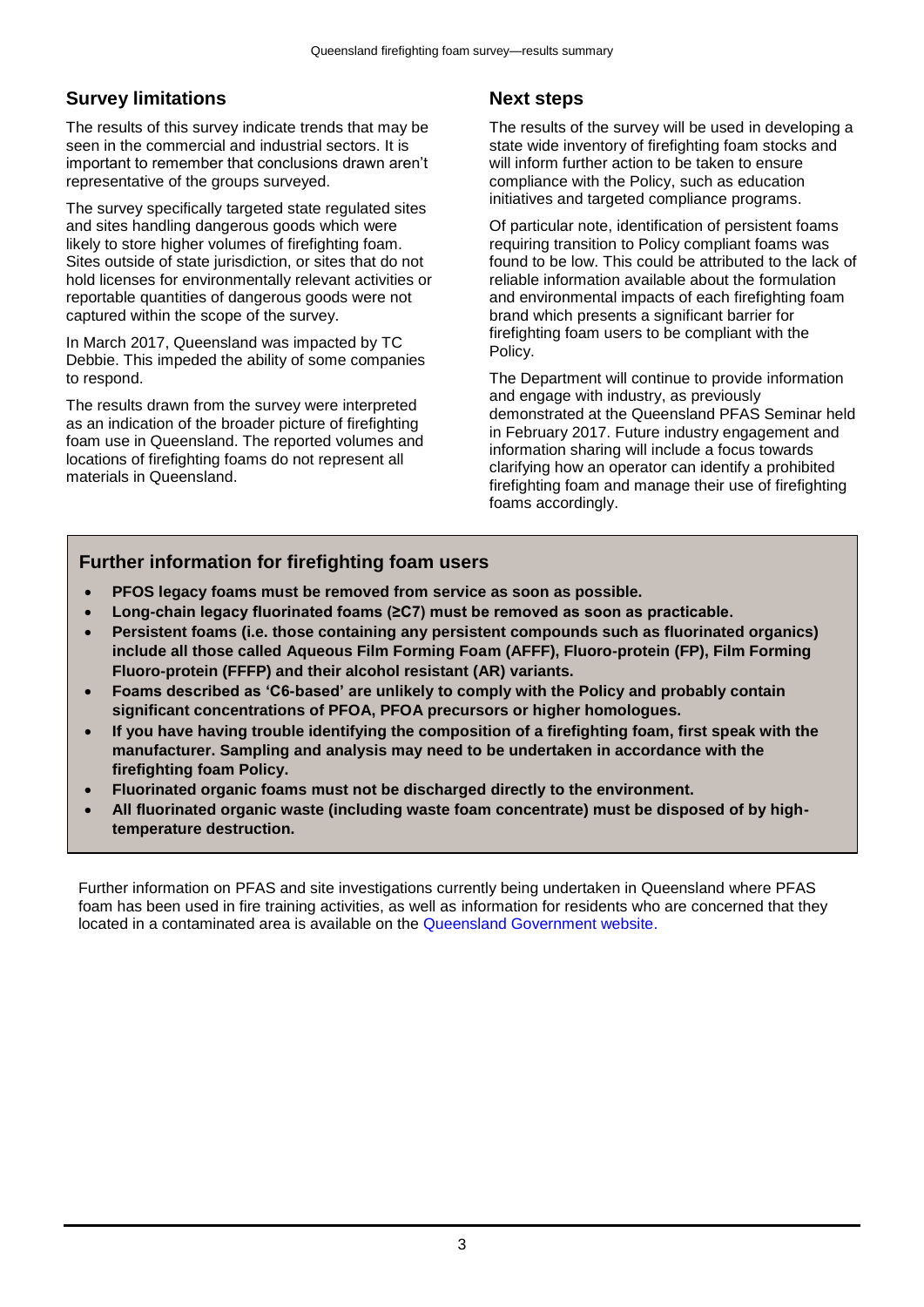





**Figure 2 - Most common industry/activities reported using firefighting foams by number of sites**



**Figure 3 - Most common types of firefighting foam reported to be used by percentage of sites**